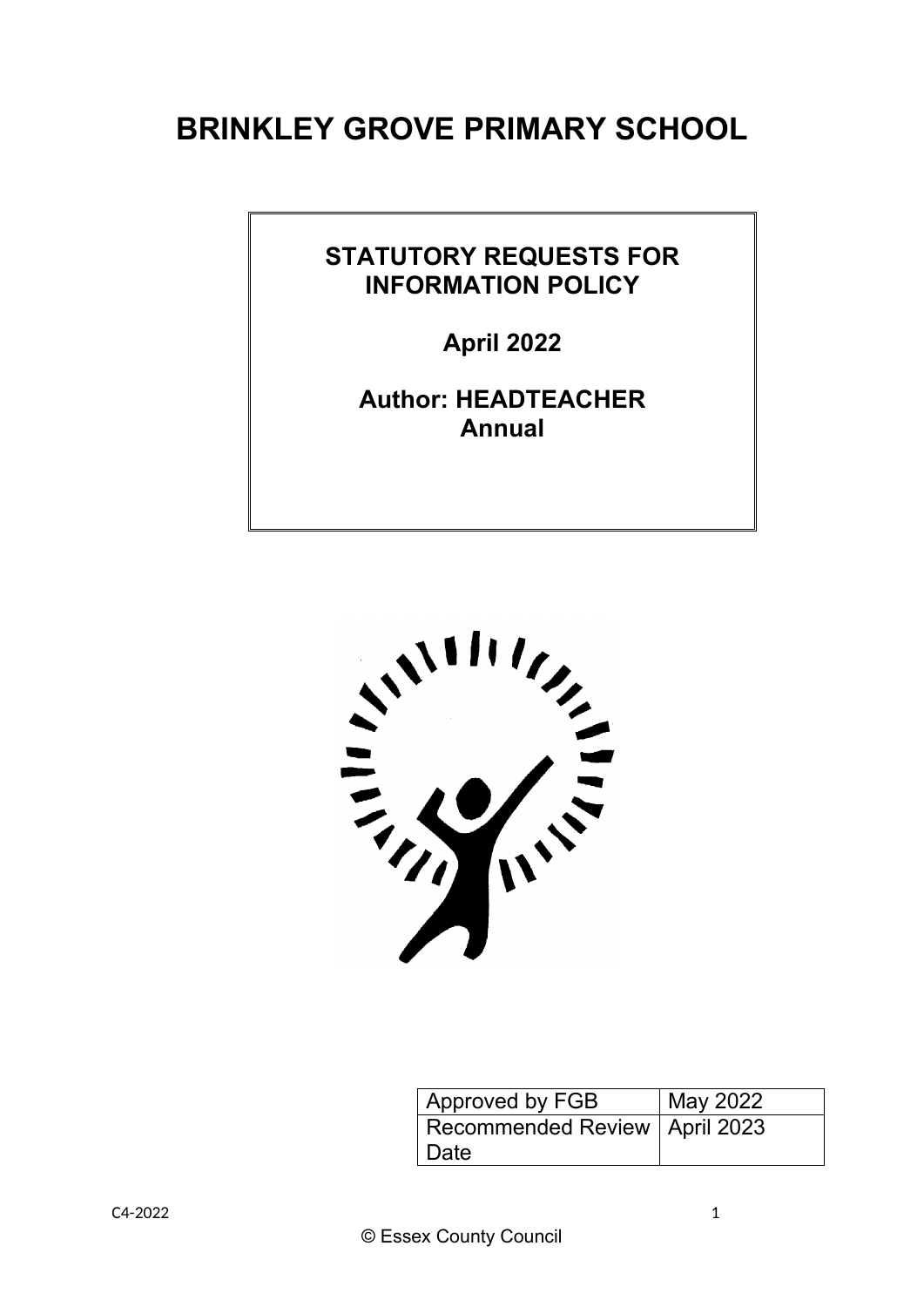# **Statutory Requests for Information**

Requirements for managing requests for information to comply with the Freedom of Information Act 2000 (FOI), the Environmental Information Regulations (EIR), the UK General Data Protection Regulations and the Data Protection Act 2018.

Policy points are numbered. The numbering corresponds to explanations of 'why?' and 'how?' for each point further down the page.

#### **What must I do?**

For all types of request for Information:

- 1. *MUST*: We must **correctly identify** the law which applies to the information being requested and manage the request in compliance with that law
- 2. *MUST*: Information should be **released** unless there a strong legal justification for withholding it.
- 3. *MUST:* Whenever we **refuse** to provide information, we must clearly and fully explain the reasons why
- 4. *MUST*: We must provide **advice and assistance** to people making a request.
- 5. *MUST*: We must always try to **reply** as quickly as possible, but always within the legal deadline.
- 6. *MUST*: All employees must promptly **provide** all relevant information to a request co-ordinator if asked for it
- 7. *MUST*: If we decide to **charge** for information, we must do so in accordance with a published policy.
- 8. *MUST*: Where reasonable and practical, we must provide the information in the **format** requested by the applicant.
- 9. *MUST*: When we respond to a request, we must tell the requestor about our **internal review** process.
- *10.MUST*: When responding to a complaint, we must advise the requestor that they may **complain to the ICO** if they remain unhappy with the outcome.
- *11.MUST:* We must maintain an up to date Publication Scheme available on our website to meet our obligations under FOI/EIR

### **Why must I do it?**

- 1. The requestor does not have to specify under what legislation they are making a request. It is our responsibility to correctly identify which legislation applies.
- 2. We serve the public. We should not hide information from them. The Acts are intended to make us more accountable to the public, to make our processes more transparent, and to encourage the public to trust us. Information should be released unless we can strongly justify withholding it (embarrassment is not a sufficient reason to withhold information). In some cases, we may have to release non-personal information because it is in the public interest although it might otherwise have been considered exempt. Also, it is a legal offence to deliberately withhold or destroy requested information where there is no legal reason to do so.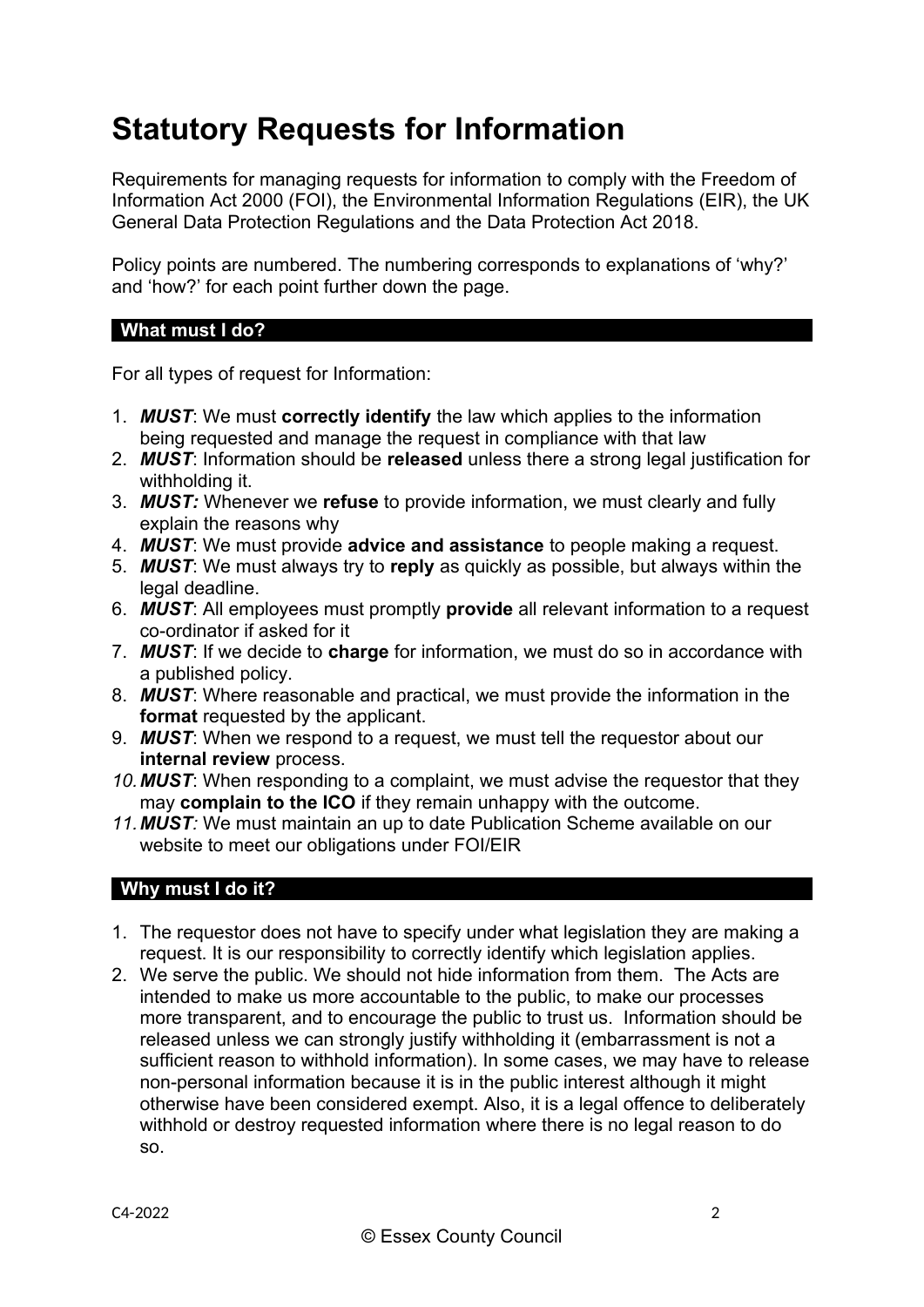- 3. We will not be obliged to provide all, or part of the information requested if a legal justification applies. If we believe a reason does apply, then we must help the public to challenge our decisions effectively by giving our reasons and doing so clearly and fully in line with the requirements of the Acts. This is a legal requirement.
- 4. The Acts require us to assist requestors, especially where we may be considering refusing a request, in guiding the public on how to clarify or re-scope their request to achieve the best outcome. This is a legal requirement.
- 5. The laws provide statutory deadlines for responding to a request; FOI & EIR 20 working days and DPA one month. There are limited reasons to extend the deadlines. The laws expect information to be well managed and accessible, therefore there is an assumption that requests should be routinely responded to well in advance of the deadline.
- 6. In order to comply with regulator and corporate targets for fulfilling requests, all employees have a role to play in making information relevant to the request available promptly so that a response can be drafted within the timescale.
- 7. The laws require us to make clear the basis for charging to ensure that charges are fair and un-obstructive. We must tell requestors whether a charge applies before we provide the information, and we should tell them what that charge will be.
- 8. The acts duty on us to provide information in a format that the requester would find most convenient to their needs. We may refuse unreasonable demands and charge in certain cases, but in principle the requestor should be able to receive the information in the way they specify.
- 9. It is a requirement of the act to have an internal review process. Where a requestor expresses dissatisfaction with a response, this must be treated as a complaint. The act states that expressing dissatisfaction is enough to require us to treat it as such. The ICO requires us to complete the internal review process before it will accept an escalation of a complaint to their office.
- 10.This is a statutory requirement.
- 11.This is a statutory requirement.

## **How must I do it?**

- 1. Follow guidance and training to correctly identify whether the request should be handled under FOI, EIR or DPA/GDPR.
- 2. By following the points of this policy and accompanying guidance and training
- 3. Ensure the employee making decisions about what can be released and drafting the response has access to legal guidance in order to make the response full and compliant with the law.
- 4. Discuss the likely response with the requestor if their request is likely to be refused and explain options that would help them receive as useful a response as possible within the limits of the law. Although we should not ask requestors what they intend to do with the information they have requested, we can explain what we do hold and what is likely to be disclosable to them.
- 5. We must record performance against the statutory deadlines to ensure we are aware of how well we are complying with the law and to help make changes to processes if necessary.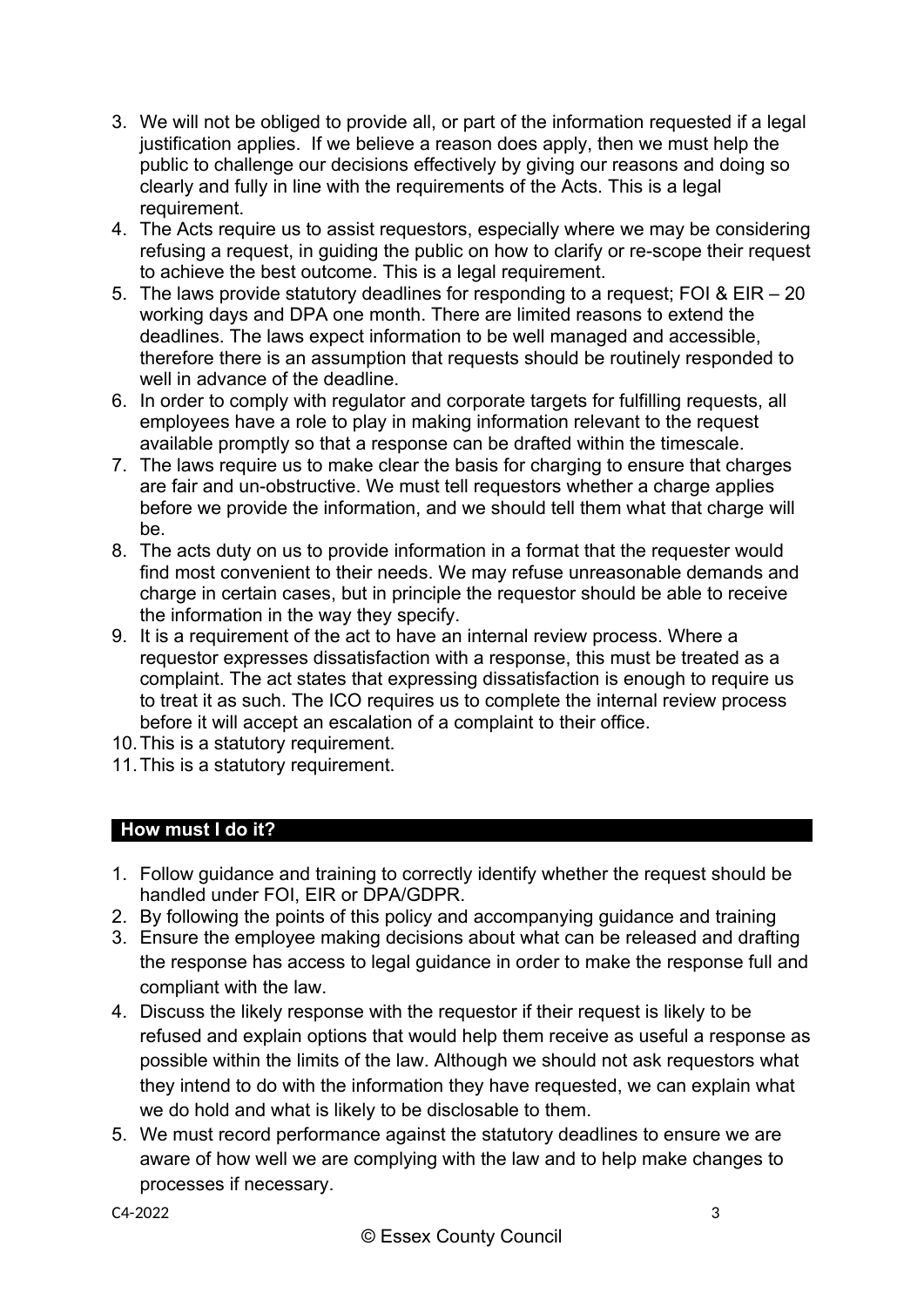- 6. Make sure the information you manage is accessible and well structured so that you can retrieve it quickly when requested.
- 7. It is not lawful to charge for information without a published policy explaining the basis for arriving at a fee. In the absence of a published policy, charges are not made.
- 8. There must be strong prohibitive reasons not to provide information in a format that is within our ability to provide. Conversion to a new format is however different to having to significantly edit and rearrange information to make it legible in the format requested. Under the latter circumstances, a refusal may be valid, but advice should be sought if unsure.
- 9. We choose to manage complaints (known as Internal Reviews) within 20 working days. Where a simple error has been made in the response it may be that the issue can be resolved informally. If not, then a full review of how the request was handled is required. This must be undertaken by an employee who was not involved in drafting or approving the original request, although the employee drafting the response may discuss how the original request was handled with those involved.
- 10.Ensure that the contact details for the ICO are provided to the requestor on any response documentation and explain when it is appropriate to escalate a complaint the ICO in order to make requestors aware of their rights
- 11.To enable requestors to understand the types of information the organisation holds, what format it can be disclosed in, and whether charges apply.

### **What if I need to do something against the policy?**

If you believe you have a valid business reason for an exception to these policy points, having read and understood the reasons why they are in place, please raise a formal request by contacting the school office.

#### **Document Control**

| Version:       | 2                          |
|----------------|----------------------------|
| Date approved: | May 2022                   |
| Approved by:   | <b>Full Governing Body</b> |
| Next review:   | April 2023                 |

#### **References**

- Data Protection Act 2018
- UK GDPR